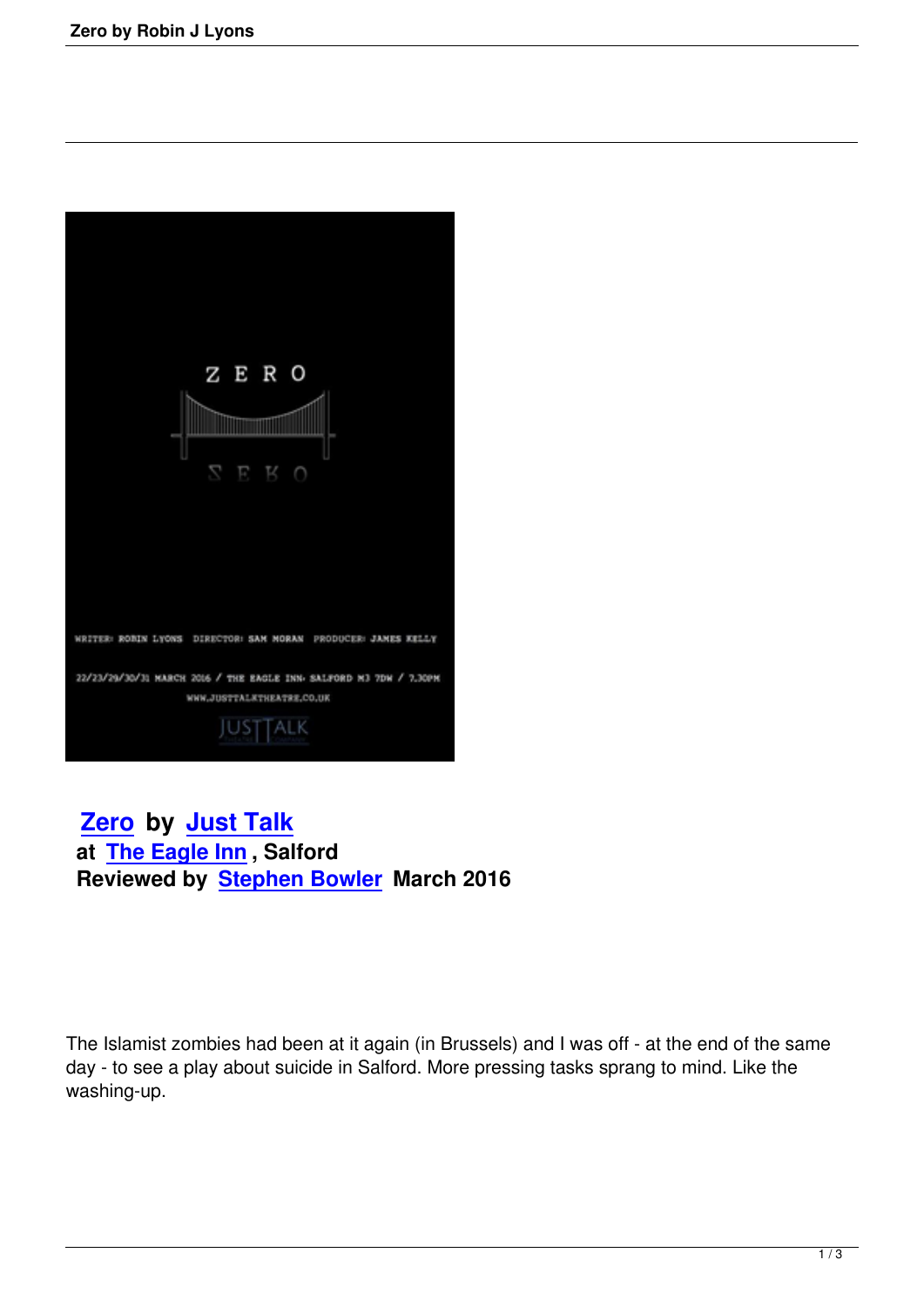But I needn't have worried. The play was less about nihilistic self-destruction than the havoc wreaked upon those left behind.

In **ZERO**, by Robin J Lyons, those left behind are brother and sister. Their father jumped from the bridge where they meet to scatter his ashes. Eddie is a binary guy with a bloke-ish disdain for counselling and compassion. Helen has less time for heroes and more time for their bereaved mother.

They remember their father in different ways, including the 'twisted Sunday school' outings to the suspension bridge where Dad's favourite game was to hang over the edge in order to stare death in the face. It 'drives you on,' claimed Dad; it gives you 'a hold over life.'

Such mad antics aren't fully explained. They don't need to be. It is the legacy that matters, as taken up by Eddie and Helen in convincingly different registers. They need each other to make sense of what happened and bring the grieving to an end. Their lives have been altered by their father's darkness and if they can just scatter his ashes they might contain the demons he unleashed.

But then along comes Tim (*Eddie Bower*) and everything is changed. I'll say no more, because to do so would spoil a fine plot. If I tell you he's a cyclist you'll know he's on the side of the